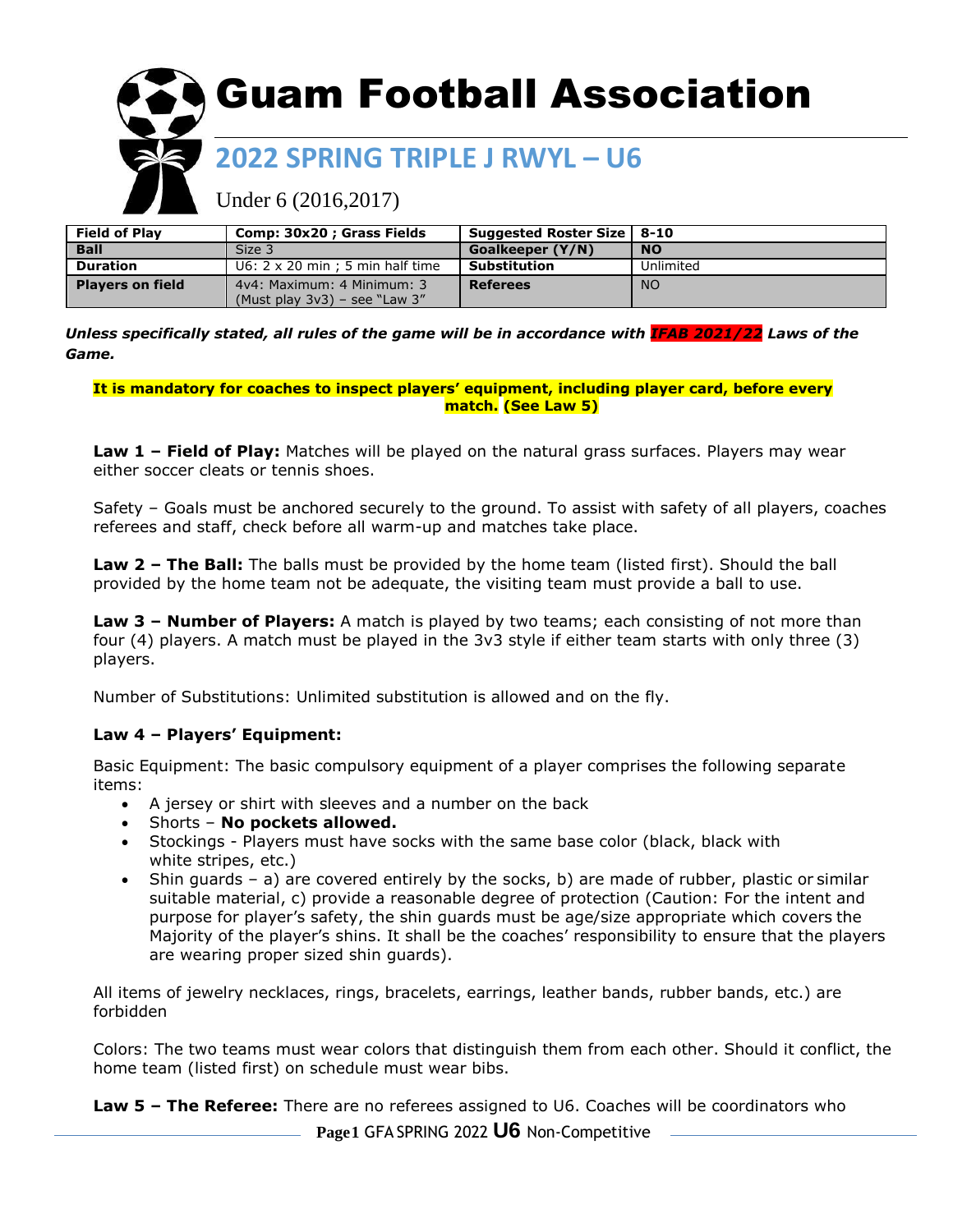will adhere to the start and end of each match. Coaches are also responsible for inspecting the players' equipment before every match. It is recommended that one coach controls the first half of the game and the other for the second half.

### **Law 6 – The Other Match Officials:** Not applicable.

**Law 7 – Duration of the Match:** The match lasts two equal periods of 20 minutes. Half-time interval must not exceed five (5) minutes. The duration of the match or half-time may be altered only with the decision of the Referee Administrator or Youth Administrator to keep the match on schedule. There will be no grace periods to delay the start of a match. There will be no added time given.

**Law 8 – The Start and Restart of Play:** Kick off will be awarded to the Home team. In the second half, the teams change ends and the opposite team will take the kick-off. The ball is in play when it is kicked and clearly moved (can go backwards or sideways). A goal may NOT be scored directly from the kick-off. The player taking the kick-off cannot touch the ball again until it has touched another player. (If the player touches it twice during kick-off, the kick-off is retaken.)

**Law 9 – The Ball In and Out of Play:** The ball is out of play when a) it has wholly crossed the goal line or touch line whether on the ground or in the air, b) play has been stopped by the coaches.

The ball is in play at all other times, including when a) it rebounds off a goalpost, crossbar or corner flag post and remains in the field of play, b) it rebounds off either the coaches when they are in the field of play.

**Law 10 - Determining the Outcome of a Match:** A goal is scored when the whole of the ball passes over the goal line, between the goalposts and under the crossbar, provided that no infringement of the LOTG has been committed previously by the team scoring the goal.

**Law 11 – Offside:** Not applicable to this division.

**Law 12 – Fouls and Misconduct:** A player who commits a caution or sending-off offence, either on or off the field of play, whether directed towards an opponent, a team-mate, the coaches or any other person, is disciplined according to the nature of the offence committed.

Both coaches are responsible to jointly control the game for U6. Coaches are expected to call obvious pushing, tripping, and intentional hand balls. It is recommended that one coach controls one half of the game and the other for the second half of the game.

**Law 13 – Free Kicks:** All fouls (in or outside of the penalty area) will result in an indirect free kick. Opposing players to be at least 5 yards from the ball (or on goal line between goal posts).

**Law 14 – The Penalty Kick:** There are NO penalty kicks. All fouls made by a defending player in their penalty area will result in indirect free-kick from the nearest point on the penalty area arc. All players with exception of the kicker and goalkeeper must be 5 yards from the ball and either even or behind the ball.

**Law 15 – The Throw-In:** A throw-in is awarded to the opponents of the player who last touched the ball when the whole of the ball crosses the touch line, either on the ground or in the air. A goal cannot be scored directly from a throw-in. Players get two (2) chances on throw-ins for U6 only.

**Law 16 – The Goal Kick:** A goal kick is awarded when the whole of the ball passes over the goal line, either on the ground or in the air, having last touched a player of the attacking team, and is not scored in accordance with Law 10. A goal may be scored directly from a goal kick, but only against the opposing team.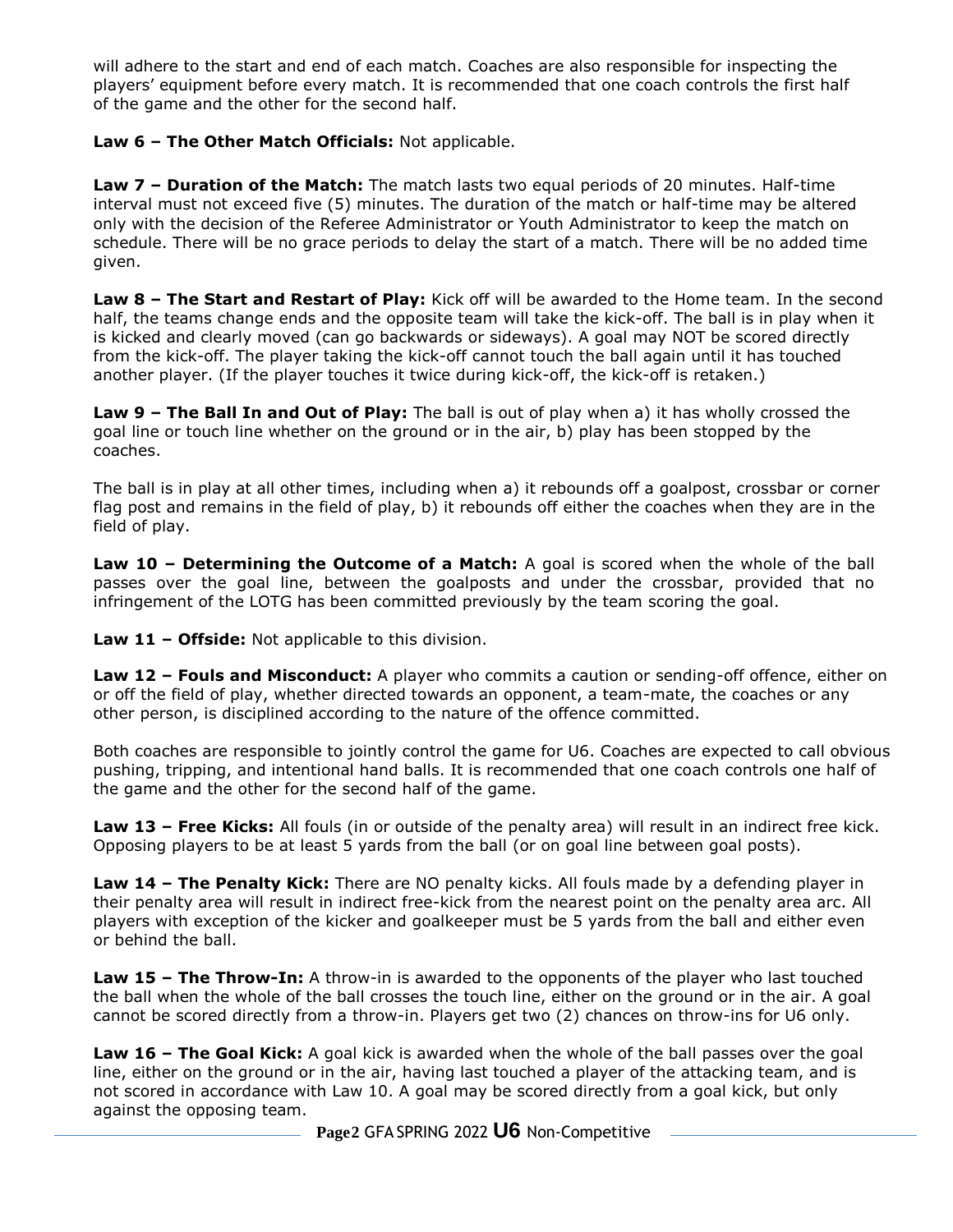Opponents remain outside the penalty area until the ball is in play. The kicker must not play the ball again until it has touched another player. The ball is in play when it is kicked directly out of the penalty area. (If the kicker touches it again or has not cleared the area, the kick is retaken.)

**Law 17 – The Corner Kick:** A corner kick is awarded when the whole of the ball passes over the goal line, either on the ground or in the air, having last touched a player of the defending team, and a goal is not scored in accordance with Law 10. A goal may be scored directly from a corner kick, but only against the opposing team. Opposing player must be at least 5 yards from the ball. Added:

- Slide tackling will not be permitted. Play will restart with a free kick. Slide tackling can endanger the safety of the opponent and must be discouraged as much as possible by the responsibility of the coach.
- Goalkeeper: There are NO goalkeepers in U6

#### **OTHERS MATTERS:**

- 1. **SCHEDULES**: GFA reserves the right to make changes to the schedule based on availability of the facility. GFA will determine if any reschedule matches will be warranted due to inclement weather, acts of God, or any other unforeseen circumstances. Teams may not request for match to be rescheduled.
- 2. **ROSTERS:** Coaches must submit a complete roster prior to the first match of the season. If any changes are made within the season, coaches must update the roster in a timely manner.
- 3. **ELIGIBILITY:** Player must be registered with PowerUp. Please note that if a player should switch clubs or divisions a TRF must be submitted. Youth players must play for **ONE TEAM ONLY and ONE LEAGUE ONLY.** Clubs violating this will be sanctioned by the GFA Competition Director. Teams in violation will forfeit the match. It is mandatory that players play within their age group (not up and never down). Rosters must be updated once any changes have been made.
- 4. **INELIGIBLE PLAYER:** Further sanctions will be made should a team play an ineligible player(s) during the league. It is the teams (coaches/club representative) responsibility to ensure that he/she does not play an ineligible player. Under no condition will the officials of GFA (staff, referees, committee) will be held responsible for any player that is ineligible and play(ed) in the match. Your cooperation is highly appreciated.

GFA Disciplinary Code 2021 (Article 58 Ineligibility): If a player is fielded in an official match despite being ineligible, his team will be sanctioned by forfeiting the match (cf. art. 58.1) and paying a minimum at least USD25.

- 5. **COACHES (TECHNICAL AREA):** Coaches must adhere to technical area, pitch rules and code of conduct standards. **No coaches on the end lines or on the opposite side of the pitch.** Please refer to the Zero Tolerance Policy.
- 6. **FAIR PLAY CAMPAIGN:** As part of our sponsor, Triple J Auto Group, advocating the Fair Play Campaign, please refer to the Fair Play Campaign.

#### 7. **Anti-Doping:**

- i. Doping is prohibited. The FIFA ADR, AFC Anti-Doping Regulations, the GFA Disciplinary Code, and all relevant GFA directives in relations to anti-doping are applicable to the Competition.
- ii. The GFA shall inform each member association by means of a circular of the doping control procedure for the Competition.
- iii. The GFA Medical Committee shall be responsible for the approval of the WADA-accredited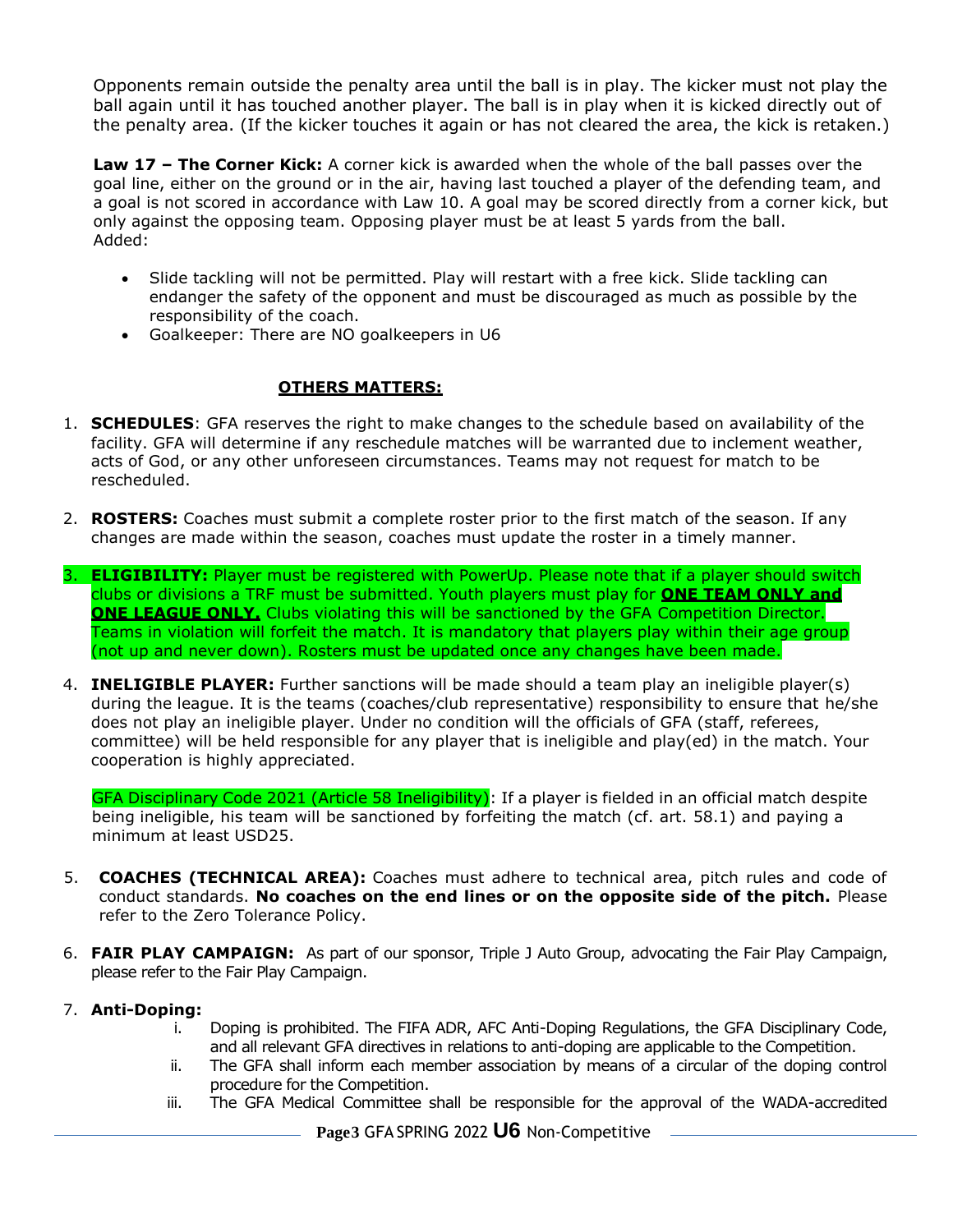laboratory which shall carry out the analysis of all doping samples.

*"In doping-related matters, the FIFA Anti-Doping Regulations apply in full. In the event of any discrepancy between the national regulations and the FIFA Anti-Doping Regulations, the provisions set out in the FIFA Anti-Doping Regulations shall prevail."*

8. **INCIDENT REPORT**: Please report any/all incident via incident form provided online or in Main Office. Serious/Confidential matters email to: competition@thequamfa.com

#### 9. **Important Dates:**

- a. Mid-Season Youth League Meeting: March 30, 2022, GFA Lecture Hall 1900 hrs.
- b. Post-Season Youth League Meeting: **April 24, 2022, GFA Lecture Hall 19 hrs.** 
	- Open to Club Representatives, Coaches and Parents.

**ABSOLUTELY: NO SMOKING! NO ALCOHOLIC BEVERAGES! NO PETS ALLOWED!**